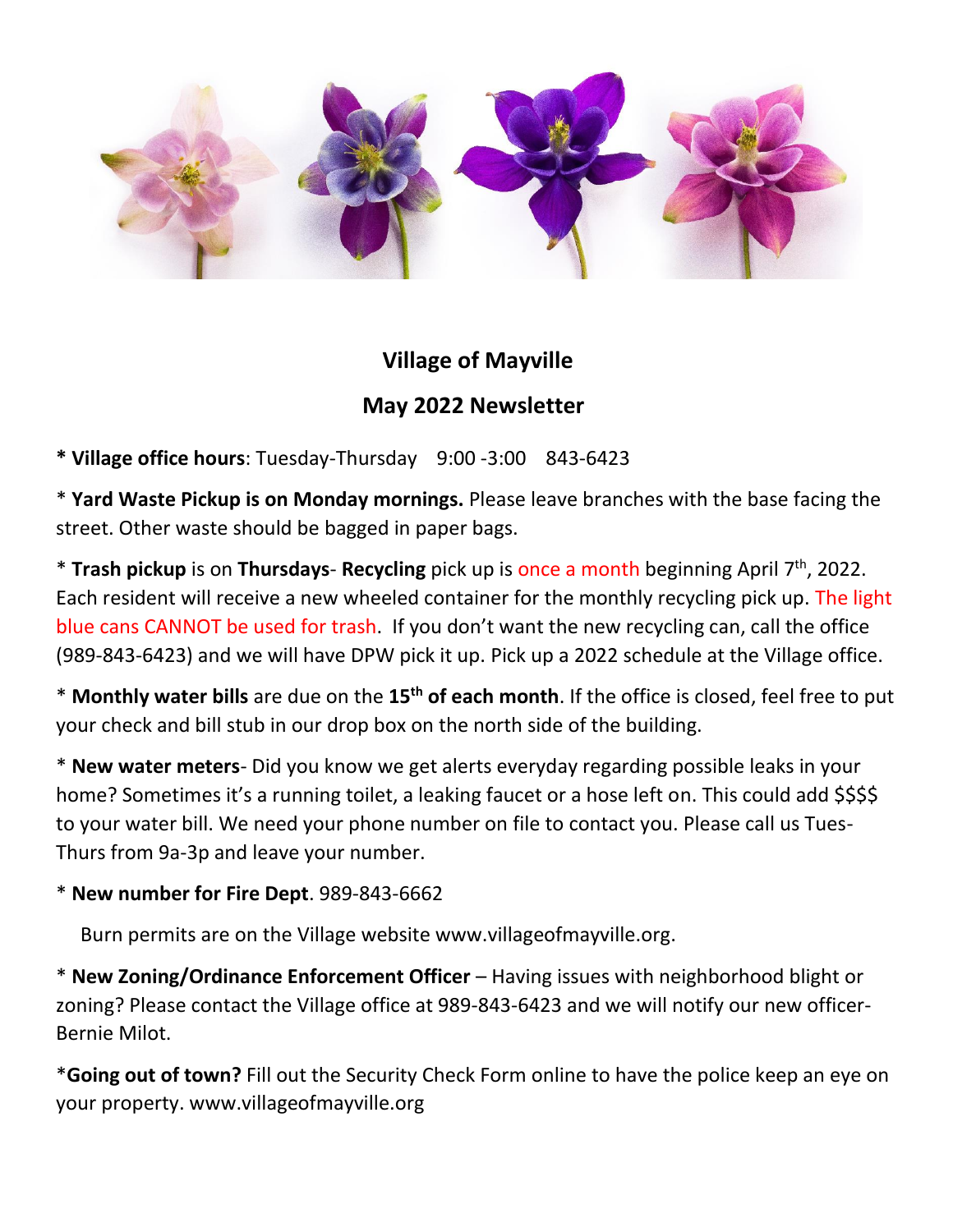## **Upcoming events/meetings**

 Tuesday May 3rd & 17th- **Village Council meeting** - Fire Hall 7:00pm Wednesday May 4th & 18th – **Planning Commission Meeting** – Fire Hall at 6:30pm Sunday May 15th – **Foote Path Clean-up day** – Elementary School 1pm – 4pm Sunday May 15th – **Fire Dept. Open House** 1:00 pm – 4:00 p.m. Sunday May 15th **Spring Concert** @ High School Auditorium 2:30 p.m. Sunday May 29th **22 Mile Memorial Ruck Walk** @ Mayville Museum 7:30 a.m. For more events, check out The Community Calendar at www.villageofmayville.org

## **Visit our local businesses:**

**Priscilla's Hair Salon**- all services Open Tuesday through Saturday - 843-5551 **The Vintage Greenhouse** – Open Wed. – Sat. 10:00am – 5:00pm – 843-1059 **Cheri's Massage at Body Industry Gym**- - 989-660-2300 **Body Industry Gym** – 989-660-2300 **Mayville Area Share Shop** – open Mon-Wed-Sat 10:00am-4:00pm **Maria's Pizza** – 843-6699 **Mayville Auto** – 843-6601 **Jim Welke Tax Service** – 843-6136 **Franzel Well Drilling** – 843-5811 **Willow Bee Yoga** – 989-326-3368